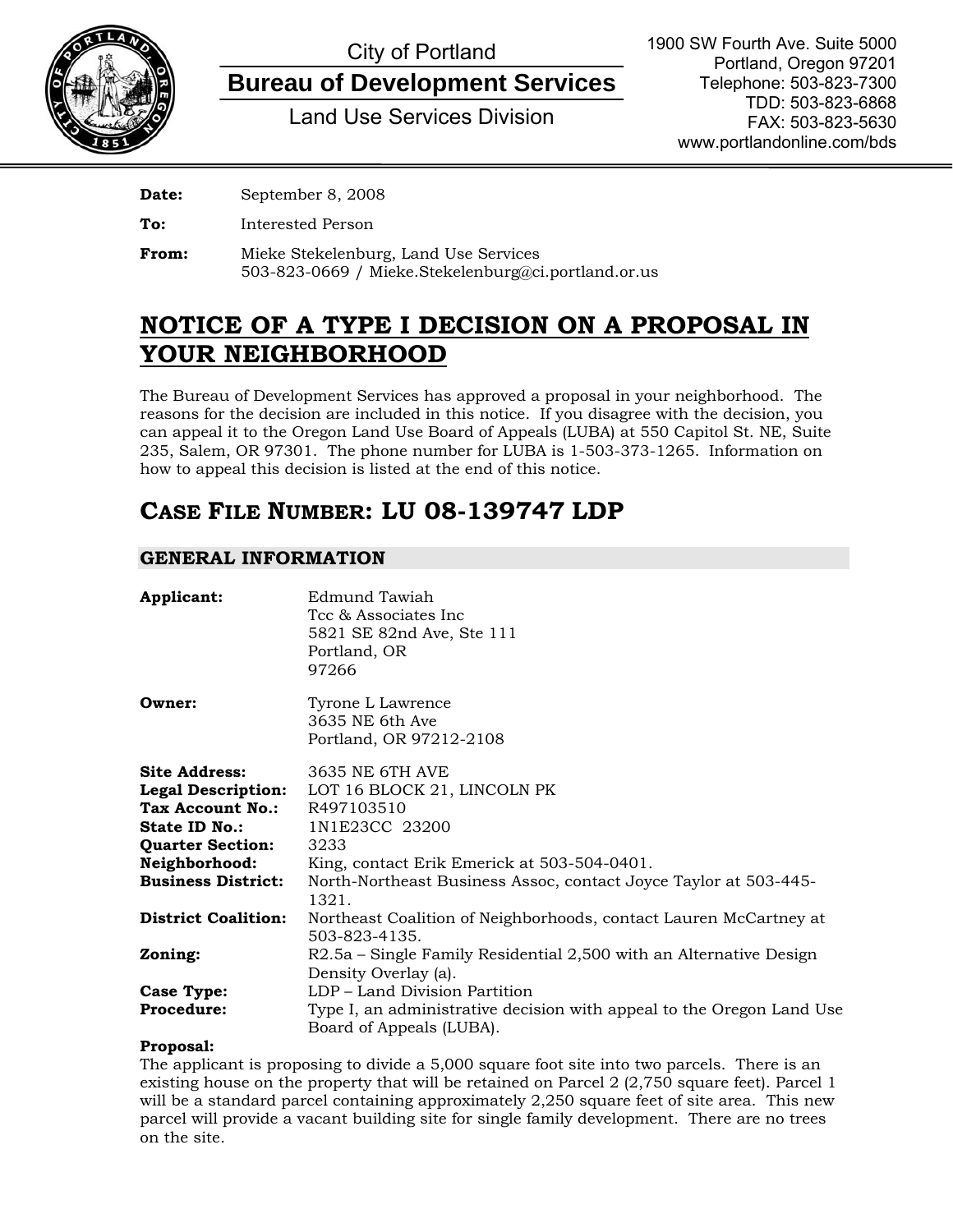#### **Relevant Approval Criteria:**

In order to be approved, this proposal must comply with the approval criteria of Title 33. The relevant approval criteria are:

#### **33.660.120, Approval Criteria for Land Divisions in Open Space and Residential Zones.**

This partition is reviewed through a Type I land use review because: (1) the site is in a residential zone; (2) fewer than four lots are proposed; (3) none of the lots, utilities, or services are proposed within a Potential Landslide Hazard or Flood Hazard Area, and; (4) no other concurrent land use reviews (such as an Adjustment, Design Review, or Environmental Review) are requested or required (see 33.660.110).

#### **ANALYSIS**

**Site and Vicinity:** This is a corner lot located at the intersection of NE Beech street and NE 6th avenue. There are no trees on the site and the existing house on the property will be retained. The surrounding neighborhood is characterized by single family residences on originally platted lots or on more recently subdivided properties.

**Zoning:** The R2.5 designation is one of the City's single-dwelling zones which is intended to preserve land for housing and to promote housing opportunities for individual households. The zone implements the comprehensive plan policies and designations for single-dwelling housing.

The "a" overlay is intended to allow increased density that meets design compatibility requirements. It focuses development on vacant sites, preserves existing housing stock, and encourages new development that is compatible with the surrounding residential neighborhood.

Land Use History: City records indicate there are no prior land use reviews for this site.

**Agency and Neighborhood Review:** A Notice of Proposal in your Neighborhood was mailed on July 17, 2008.

**1. Agency Review:** Several Bureaus and agencies have responded to this proposal. Please see Exhibits E for details. The comments are addressed under the appropriate criteria for review of the proposal.

**2. Neighborhood Review:** Two written response have been received from notified property owners in response to the proposal during the comment period. The comments are summarized below with brief staff response (see Exhibit F.1 for more detail).

• **Property Owner Comments:** A neighboring property owner wrote in opposition to new development on proposed Parcel 1. Specifically, they have concerns regarding the 35 feet height limitation and noise from new development.

**Staff Response:** The City of Portland Zoning Code has development standards for all of the base zones throughout the city. The site of development is situated in the R2.5 base zone so the maximum height for all detached & attached structures is 35-feet. Additionally, the Zoning code criteria for Land Divisions does not address noise control. However neighborhood can issue complaints by calling Noise Control at (503) 823-7350.

The height standards serves several purposes: They promote a reasonable building scale and relationship of one residence to another;

They promote options for privacy for neighboring properties; and They reflect the general building scale and placement of houses in the city's neighborhoods.

**Property Owner Comments:** An email was submitted on the behalf of six property owners in opposition to new development on proposed Parcel 1. Specifically, they have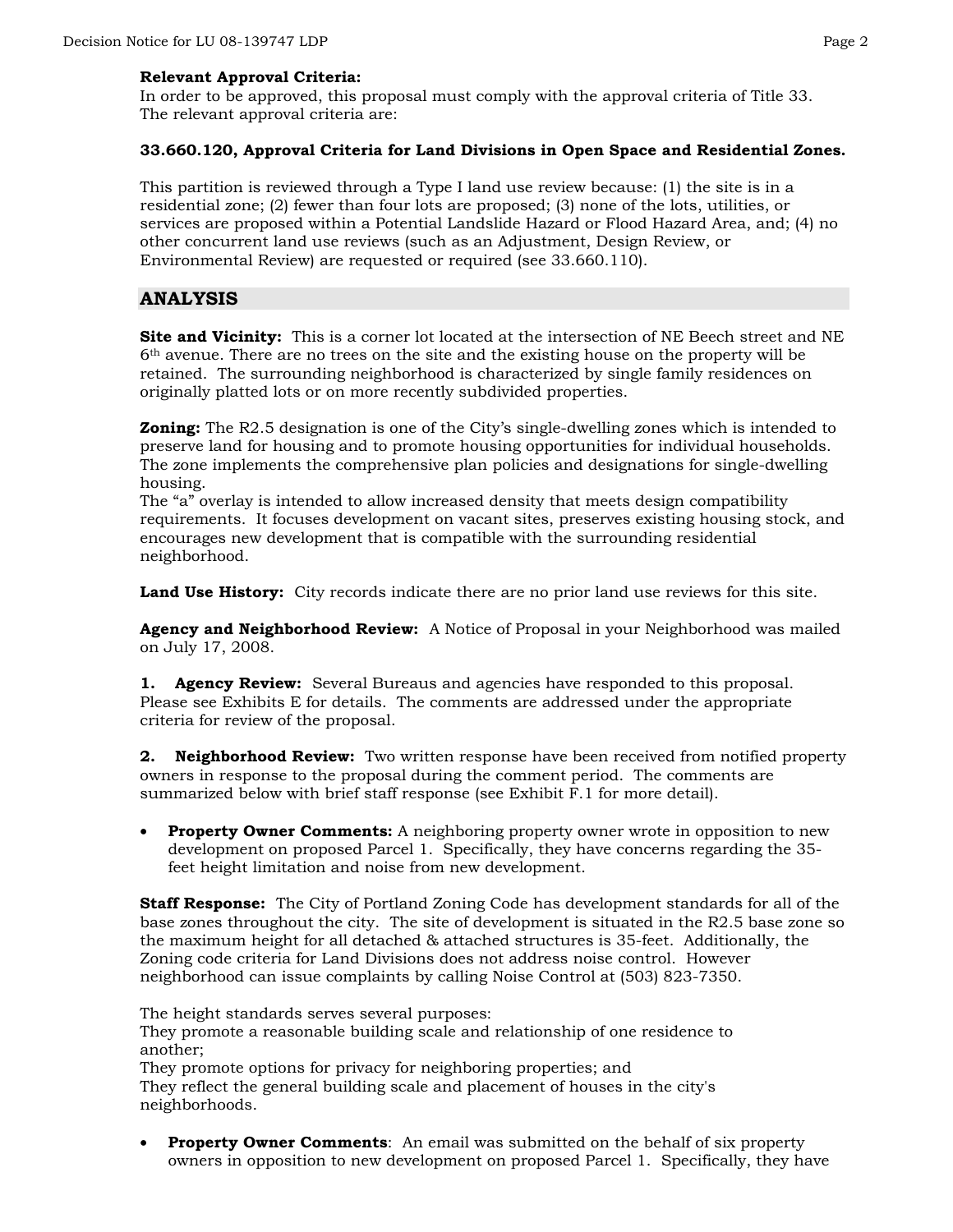concerns about the correct information being displayed regarding the listed owner of the property that is being developed.

**Staff Response:** The City of Portland Zoning code criteria for Land Divisions only requires the property owner to provide a mailing address not a place of residence.

#### **APPROVAL CRITERIA**

#### **APPROVAL CRITERIA FOR LAND DIVISIONS IN OPEN SPACE AND RESIDENTIAL ZONES**

#### **33.660.120 The Preliminary Plan for a land division will be approved if the review body finds that the applicant has shown that all of the following approval criteria have been met.**

The relevant criteria are found in Section **33.660.120 [A-L], Approval Criteria for Land Divisions in Open Space and Residential Zones**. Due to the specific location of this site, and the nature of the proposal, some of the criteria are not applicable. The following table summarizes the applicability of each criterion.

| Criterion    | Code       | <b>Topic</b>        | <b>Applicability Findings</b>                   |  |
|--------------|------------|---------------------|-------------------------------------------------|--|
|              | Chapter    |                     |                                                 |  |
| A            | 33.611     | Lots                | Applicable - See findings below                 |  |
| $\mathbf B$  | 33.630     | <b>Trees</b>        | Not applicable - No significant trees or trees  |  |
|              |            |                     | in excess of 6 inches in diameter located fully |  |
|              |            |                     | on the site/outside of the environmental zone   |  |
|              |            |                     | on the site.                                    |  |
| $\mathsf{C}$ | 33.631     | Flood Hazard        | Not applicable - The site is not within the     |  |
|              |            | Area                | flood hazard area.                              |  |
| D            | 33.632     | Potential           | Not applicable - The site is not within the     |  |
|              |            | Landslide           | potential landslide hazard area.                |  |
|              |            | Hazard Area         |                                                 |  |
| E            | 33.633     | Phased Land         | Not applicable - A phased land division or      |  |
|              |            | Division or         | staged final plat has not been proposed.        |  |
|              |            | Staged Final        |                                                 |  |
|              |            | Plat                |                                                 |  |
| $\mathbf{F}$ | 33.634     | Recreation Area     | Not applicable - This is not required where     |  |
|              |            |                     | the proposed density is less than 40 units.     |  |
| G            | 33.635     | <b>Clearing and</b> | Applicable - See findings below.                |  |
|              | .100       | Grading             |                                                 |  |
| $\mathbf G$  | 33.635     | Land                | Applicable - See findings below.                |  |
|              | .200       | Suitability         |                                                 |  |
| H            | 33.636     | Tracts and          | Not applicable - No tracts or easements have    |  |
|              |            | Easements           | been proposed or will be required.              |  |
| $\mathbf I$  | 33.639     | Solar Access        | Not Applicable - Maintaining existing           |  |
|              |            |                     | development on the site limits new parcel       |  |
|              |            |                     | configuration (33.610.200 supercedes            |  |
|              |            |                     | 33.639).                                        |  |
| J            | 33.640     | Streams,            | Not applicable - No streams, springs, or        |  |
|              |            | Springs, and        | seeps are evident on the site.                  |  |
|              |            | Seeps               |                                                 |  |
| K            | 33.641     | Transportation      | Applicable - See findings below                 |  |
|              |            | Impacts             |                                                 |  |
| L            | $33.651 -$ | Services and        | Applicable - See findings below                 |  |
|              | 33.654     | <b>Utilities</b>    |                                                 |  |

**Applicable Approval Criteria are:**

**A. Lots. The standards and approval criteria of Chapters 33.605 through 33.612 must be met.**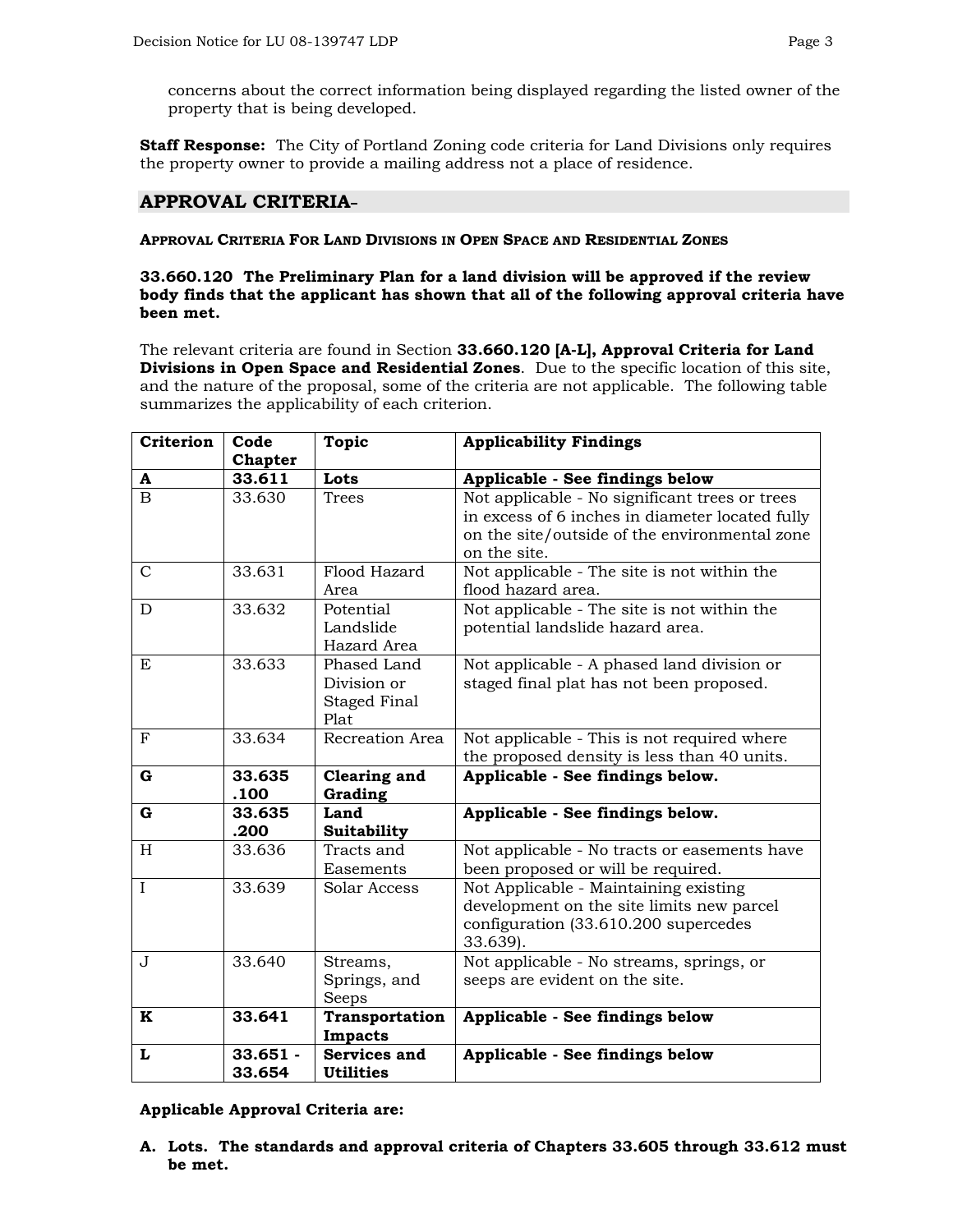**Findings:** Chapter 33.611 contains the density and lot standards applicable in the R2.5 zone. These density and lot dimension standards ensure that lots are consistent with the desired character of each zone while allowing lots to vary in size and shape provided the planned intensity of each zone is respected.

#### Density Standards

Density standards match housing density with the availability of services and with the carrying capacity of the land in order to promote efficient use of land, and maximize the benefits to the public from investment in infrastructure and services. These standards promote development opportunities for housing and promote urban densities in less developed areas. Maximum densities ensure that the number of lots created does not exceed the intensity planned for the area, given the base zone, overlay zone, and plan district regulations. Minimum densities ensure that enough dwelling units can be developed to accommodate the projected need for housing.

The method used to calculate density depends on whether a street is created as part of the land division, and whether the site is subject to certain environmental constraints.

In this case, a street is not proposed or required, and the site is not within the environmental zone, potential landslide hazard area, or flood hazard area. Therefore, the maximum and minimum density for this site is as follows:

Minimum =  $(5,000$  square feet  $*$  .80)  $\div$  5,000 square feet = 0.80 (which rounds up to a minimum of 1 lots, per 33.930.020.A)

Maximum =  $5,000$  square feet ÷ 2,500 square feet =  $2.00$ 

The applicant is proposing 2 lots. The density standards are therefore met.

#### Lot Dimensions

The lot dimension standards ensure that: (1) each lot has enough room for a reasonablysized house and garage; (2) lots are of a size and shape that development on each lot can meet the development standards of the Zoning Code; (3) lots are not too large relative to the planned density; (4) each lot has room for at least a small, private outdoor area; (5) lots are compatible with existing lots; (6) lots are wide enough to allow development to orient toward the street; (7) lots don't narrow to an unbuildable width close to the street; (8) each lot has adequate access from the street; (9) each lot has access for utilities and services; and (10) lots are not landlocked.

The dimensions of the proposed lots as compared to the required lot dimension standards is shown in the following table (this information is found in Chapter 33.611of the Zoning Code):

|                        | $R2.5$ Zone<br>Requirement | Proposed<br>Parcel 1 | Proposed<br>Parcel <sub>2</sub> |
|------------------------|----------------------------|----------------------|---------------------------------|
| Minimum Lot Area       | $1,600$ sq. ft.            | $2,250$ sq. ft.      | $2,750$ sq. ft.                 |
| Maximum Lot Area       | NA                         |                      |                                 |
| Minimum Lot Width*     | 36 ft.                     | 45 ft.               | 50 ft.                          |
| Minimum Lot Depth      | 40 ft.                     | 50 ft.               | 55 ft.                          |
| Minimum Front Lot Line | 30 ft.                     | 45 ft.               | 50 ft.                          |

\* Width is measured at the minimum front building setback line

 The findings above describe how the applicable lot standards are met. This criterion is therefore met.

#### **G. Clearing, Grading and Land Suitability. The approval criteria of Chapter 33.635, Clearing, Grading and Land Suitability must be met.**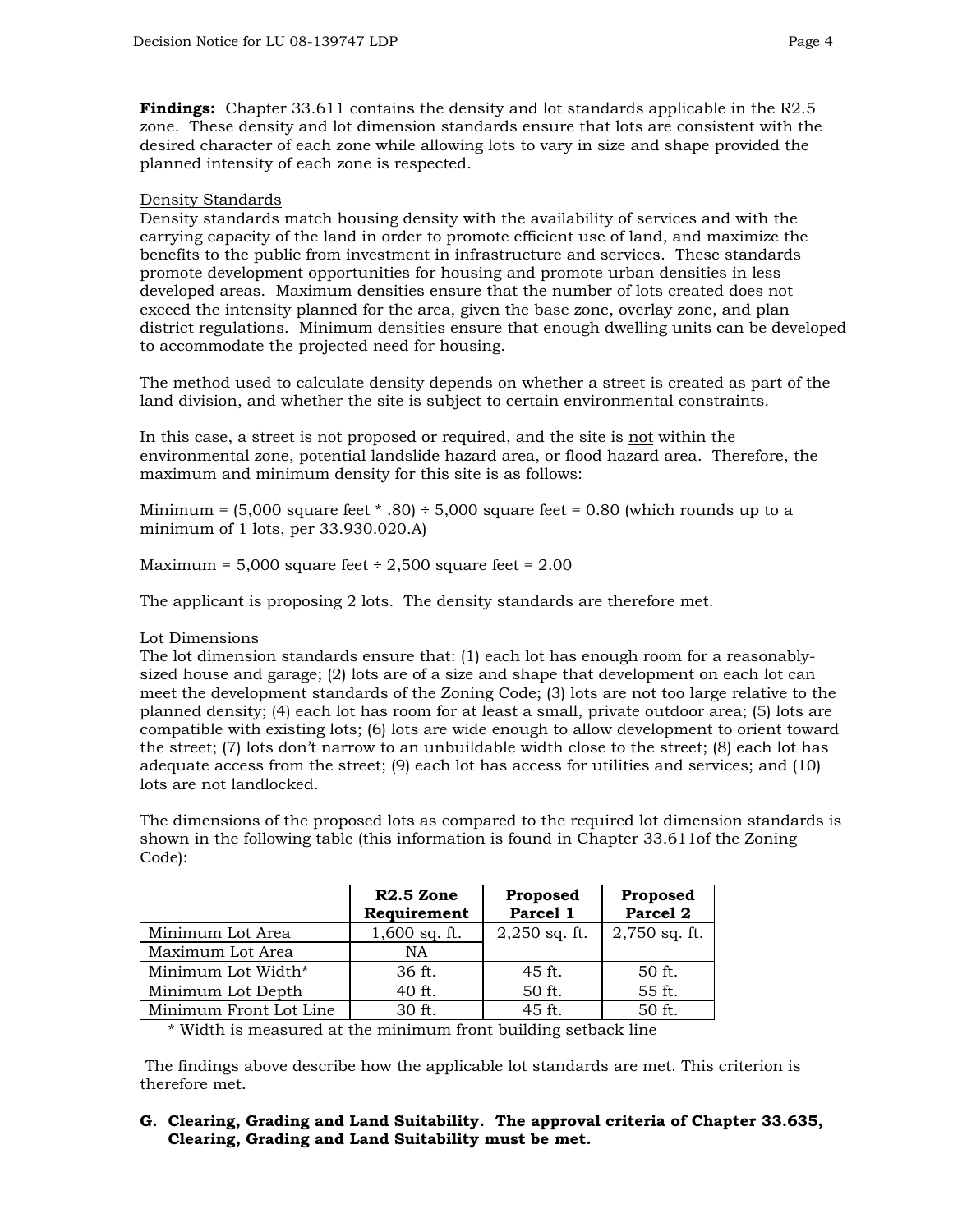*The approval criteria of Chapter 33.635 are found in two groups – clearing and grading, and land suitability.*

#### **33.635.100 – Clearing and Grading**

- **A. Existing contours and drainage patterns of the site must be left intact wherever practicable. Where alteration to existing drainage patterns is proposed, it must not adversely impact adjacent properties by significantly increasing volume of runoff or erosion;**
- **B. Clearing and grading should be sufficient for construction of development shown on the Preliminary Clearing and Grading Plan;**
- **C. Clearing and grading should be limited to areas of the site that are reasonably necessary for construction of development shown on the Preliminary Clearing and Grading Plan;**
- **D. Topsoil must be preserved on site to the extent practicable for use on the site after grading is complete; and**
- **E. Soil stockpiles must be kept on the site and located in areas designated for clearing and grading as much as is practicable.**

**Findings:** The regulations of Chapter 33.635 ensure that the proposed clearing and grading is reasonable given the infrastructure needs, site conditions, tree preservation requirements, and limit the impacts of erosion and sedimentation to help protect water quality and aquatic habitat. In this case the site is primarily flat, and is not located within the Potential Landslide Hazard Area. Therefore, no significant clearing or grading will be required on the site to make the new lots developable. In addition, there are no trees required to be preserved on the site. This criteria is met.

#### **33.635.200 – Land Suitability**

#### **Where geologic conditions or historic uses of the site indicate a hazard may exist, the applicant must show that the proposed land division will result in lots that are suitable for development. The applicant may be required to make specific improvements in order to make the lots suitable for their intended uses and the provision of services and utilities.**

The site is currently in residential use, and there is no record of any other use in the past. As indicated above, the site is relatively flat and contains no known geological hazards. Therefore, there are no anticipated land suitability issues and the new lots can be considered suitable for new development. This criterion is met.

#### **K. Transportation impacts. The approval criteria of Chapter 33.641, Transportation Impacts, must be met; and,**

*The relevant approval criteria of Chapter 33.641 are found in the two paragraphs below.*

**33.641.020. The transportation system must be capable of safely supporting the proposed development in addition to the existing uses in the area. Evaluation factors include: street capacity and level-of-service; vehicle access and loading; onstreet parking impacts; the availability of transit service and facilities and connections to transit; impacts on the immediate and adjacent neighborhoods; and safety for all modes.**

**33.641.030. The applicant may meet the criterion in Section 33.641.020, above, by including mitigation measures as part of the land division proposal. Mitigation measures must be acceptable to the City Engineer and may include providing transportation demand management measures, an access management plan, constructing streets or bicycle, pedestrian, or transit facilities on or off the site or other capital improvement projects such as traffic calming devices.**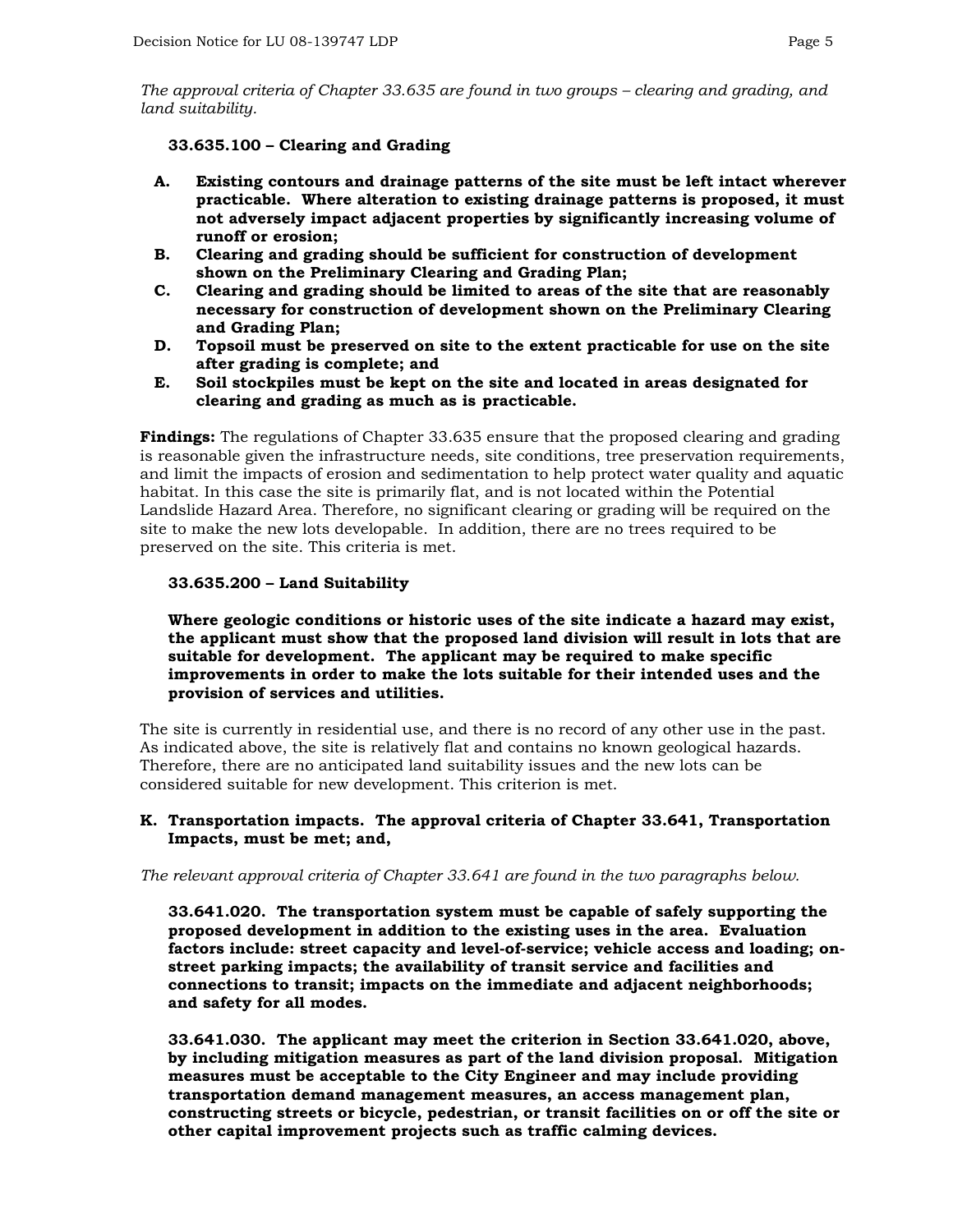**Findings:** The regulations of Chapter 33.641 allow the traffic impacts caused by dividing and then developing land to be identified, evaluated, and mitigated for if necessary. Small land divisions involving only a few dwelling units may not require a formal transportation impact study, while it might be required for larger projects (Title 17 includes technical standards describing when a more formal study is required).

Parcel 1 has approximately 45-feet of frontage on NE Beech street, and Parcel 2 has approximately 50-feet of frontage on NE  $6<sup>th</sup>$  avenue, and 55-feet of frontage on NE Beech street. NE Beech street and NE 6<sup>th</sup> avenue are classified as a local service street for all modes in the Transportation System Plan. Tri-Met provides transit service approximately 341-feet from the site on the corner of NE MLK and NE Beech via bus 6. Parking is currently allowed on NE Beech street and NE 6<sup>th</sup> avenue, on both sides.

NE Beech street and NE  $6<sup>th</sup>$  avenue are fully improved with a paved roadway, curbs, planting strips, and sidewalks. In reviewing this land division, Portland Transportation relies on accepted civil and traffic engineering standards and specifications to determine if existing street improvements for motor vehicles, pedestrians and bicyclists can safely and efficiently serve the proposed new development. Portland Transportation has not identified or been made aware of any factors related to this proposal that lead to a conclusion other than that one additional dwellings can be safely served by this existing street without having any significant impact on the level of service provided.

This criterion is met.

#### **L. Services and utilities. The regulations and criteria of Chapters 33.651 through 33.654, which address services and utilities, must be met.**

**Findings:** Chapters 33.651 through 33.654 address water service standards, sanitary sewer disposal standards, stormwater management, utilities and rights of way.

- The water standards of 33.651 have been verified. An existing 6-inch water main is available in NE Beech street. Water is available to serve the proposed development from the water main in NE Beech street. Parcel 2 has an existing water service from the main located in NE 6th avenue. See Exhibit E-3 for more details.
- The sanitary sewer standards of 33.652 have been verified. There is an existing 12-inch VSP public sanitary combined sewer located in NE Beech street and an existing 8-inch VSP public sanitary sewer located in NE 6th avenue that can serve the sanitary needs of the proposed lots. Parcel 2 has an existing sewer service from the main located in NE Beech street. See Exhibit E-1 for more details.

As a result of the proposed land division, the existing sewer connection that serves the house on Parcel 2 will cross over Parcel 1 to reach the sewer main in NE Beech street. The applicant has proposed to cap the existing sewer connection and provide a new lateral for the existing house on Parcel 2. BES has approved the proposed sewer connection.

- The technical standards of Chapter 33.653 related to stormwater management have been verified. The findings below for the Stormwater Management Approval Criteria of 33.653.020 incorporate a discussion of how the technical standards have been satisfied by the applicant's stormwater proposal.
- Chapter 33.654 includes technical standards related to proposed public and private rights of way, including improvements within streets, pedestrian connections, common greens, and alleys. However, no new streets, pedestrian connections, common greens, or alleys are proposed or required within the land division site. The site meets the through street and pedestrian connectivity requirements because it's a corner lot. As result, the remaining standards and approval criteria related to street connectivity, location, and design are met or not applicable.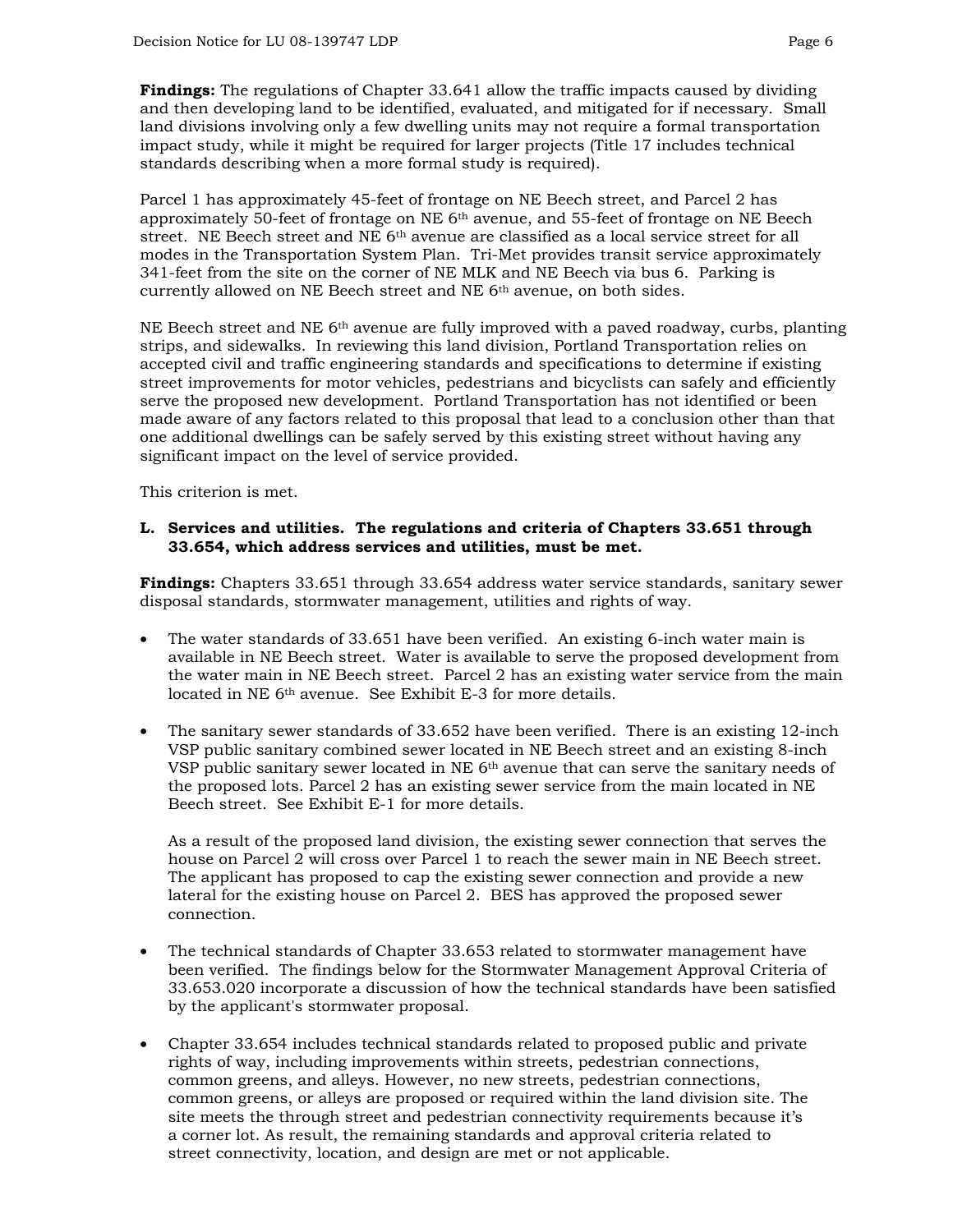#### **33.653.020 Stormwater Management Approval Criteria**

- **A. If a stormwater tract is proposed or required, an adequate amount of land and an appropriate location must be designated on the Preliminary Plan; and**
- **B. The application must show that a stormwater management system can be designed that will provide adequate capacity for the expected amount of stormwater.**

**Findings:** No stormwater tract is proposed or required. Therefore, criterion A is not applicable.

The City of Portland requires that stormwater from development be cleaned and disposed of in a manner that meets the requirements of the City's Stormwater Management Manual. In order to meet this approval criterion, land division proposals must demonstrate an approved method of cleaning (water quality treatment), detention (delayed release), and an approved disposal point.

The Stormwater Management Manual contains a hierarchy of acceptable methods of stormwater treatment and disposal. The hierarchy requires that applicants first explore the use of methods that have a lower potential impact on groundwater, such as on-site surface infiltration swales and infiltration planters. If these methods are not feasible on a site, applicants may move lower on the hierarchy, to methods that inject water deeper into the ground through mechanical devices such as drywells or sumps, or carry it off of the site into storm sewers, drainageways, or other approved disposal points.

In addition to determining appropriate treatment and disposal methods by working through the hierarchy in the Stormwater Management Manual, stormwater facilities must be sized, through engineering calculations, to accommodate the expected amounts of stormwater. In some cases, sizing a stormwater facility necessitates testing the infiltration rate of the soil at the site.

The applicant has proposed the following stormwater management methods (Exhibit C-1), and the Bureaus have responded as follows (Exhibits E-1 and E-5)

**Parcel 1:** Stormwater from this lot will be directed to an individual drywell that will treat the water and slowly infiltrate it into the ground. This lot has sufficient area for a stormwater facility that can be adequately sized and located to meet setback standards, and accommodate water from a reasonably-sized home. Site Development has indicated conceptual approval of the drywell. Drywells and soakage trenches may not be located any closer than 10-feet to any structures (including structures on adjacent property) and 5-feet to any property lines, as measured from the middle of the facility.

**Parcel 2:** The down spout on the west side of the house is connected to the rain drain system. The downspouts on the east side of the house are directed to splash blocks via downspout extensions and there are BES Downspout Disconnect program "lockout" tags on the adjacent rain drains. Site Development has no objection to continued use of these stormwater facilities. However, prior to final plat approval, the existing rain drain system must be modified to connect to the new sewer line so that all stormwater facilities for the existing house will be located entirely on Lot 2; the as-built location of the rain drain and storm sewer system should be documented on a supplemental plan. Alternately, the applicant's proposal for a new drywell to serve the existing house would also be acceptable, provided that the drywell is installed deep enough to prevent adverse effects to the basement; final approval of a plumbing permit to modify the existing rain drain system and install the new drywell would also be required prior to final plat approval.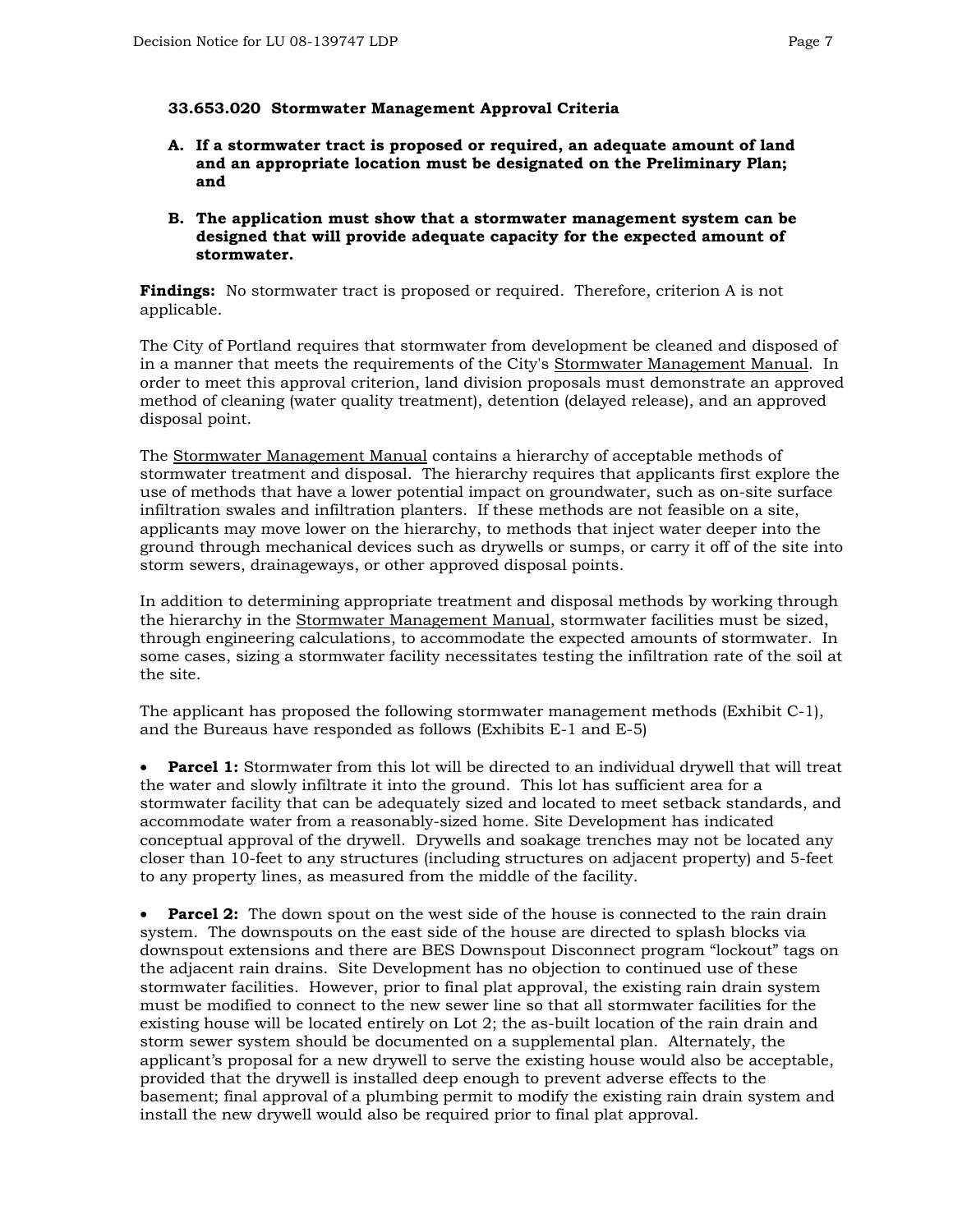With the conditions of approval described above, the stormwater management criteria are met. As shown by the findings above, the Services and Utilities criteria are met.

#### **DEVELOPMENT STANDARDS**

**General Information about Development Standards and Approval Criteria.** The Zoning Code contains two types of regulations: Development standards and Approval criteria.

**Approval criteria,** such as those listed earlier in this report, are administered through a land use review process. Approval criteria are regulations where the decision-maker must exercise discretion to determine if the regulation is met. Public notice is provided and public comments received that address the approval criteria are addressed in the decision.

**Development Standards:** Development standards are clear and objective regulations (for example: building setbacks; number of required parking spaces; and maximum floor area). Compliance with development standards is reviewed as part of the administrative permitting process and are not considered to be discretionary reviews. Development standards that are not relevant to the land division review, have not been addressed in the review, but will have to be met at the time that each of the proposed lots is developed.

**Existing development that will remain after the land division.** The existing development on the site will remain and be located on Parcel 2. The division of the property may not cause the structures to move out of conformance or further out of conformance to any development standard applicable in the R2.5 zone (Please see section on Other Technical Standards for Building Code standards.)

In this case, there are several Zoning Code standards that relate to existing development on the site:

- Minimum Setbacks The existing house identified to remain on the site must meet the required Zoning Code setbacks from the proposed new lot lines. Alternatively, existing buildings must be set back from the new lot lines in conformance with an approved Adjustment or other Land Use Review decision that specifically approves alternative setbacks. The existing house will be 6.91 feet from the new property line. Therefore, the required setbacks are being met. To ensure this standard continues to be met at the final plat stage, the final plat must be accompanied by a supplemental survey showing the location of the existing building relative to the adjacent new lot lines. The applicant provided a conceptual building footprint for Parcel 1. Although building plans are not reviewed as part of the land division it is noted that the conceptual building footprint is not meeting base zone and garage building setbacks.
- Accessory Structures In this zone, accessory structures are not allowed on a lot without a primary structure. Therefore, in order for the proposed new lots to meet this standard, all accessory structures on Parcel 1 must be removed prior to final plat. Demolition permits are required. The applicant must provide documentation prior to final plat approval that all required demolition permits have received final inspection. To ensure that this standard is met, a condition of approval is necessary.
- Required Off-Street Parking A paved garage provides parking for the existing house on Parcel 2. As a result of this land division, the parking space for the existing house will be located on Parcel 1, and will no longer be available to Parcel 2. The Portland Zoning Code does not require off-street parking on sites that are less than 500 feet from a transit street with 20-minute peak-hour bus, streetcar, or light rail service. Tri-Met provides transit service approximately 341 feet from the site on the corner of NE MLK and NE Beech via bus number 6. Bus number 6 provides peakhour service meeting this requirement. As a result, no replacement parking is required for Parcel 2.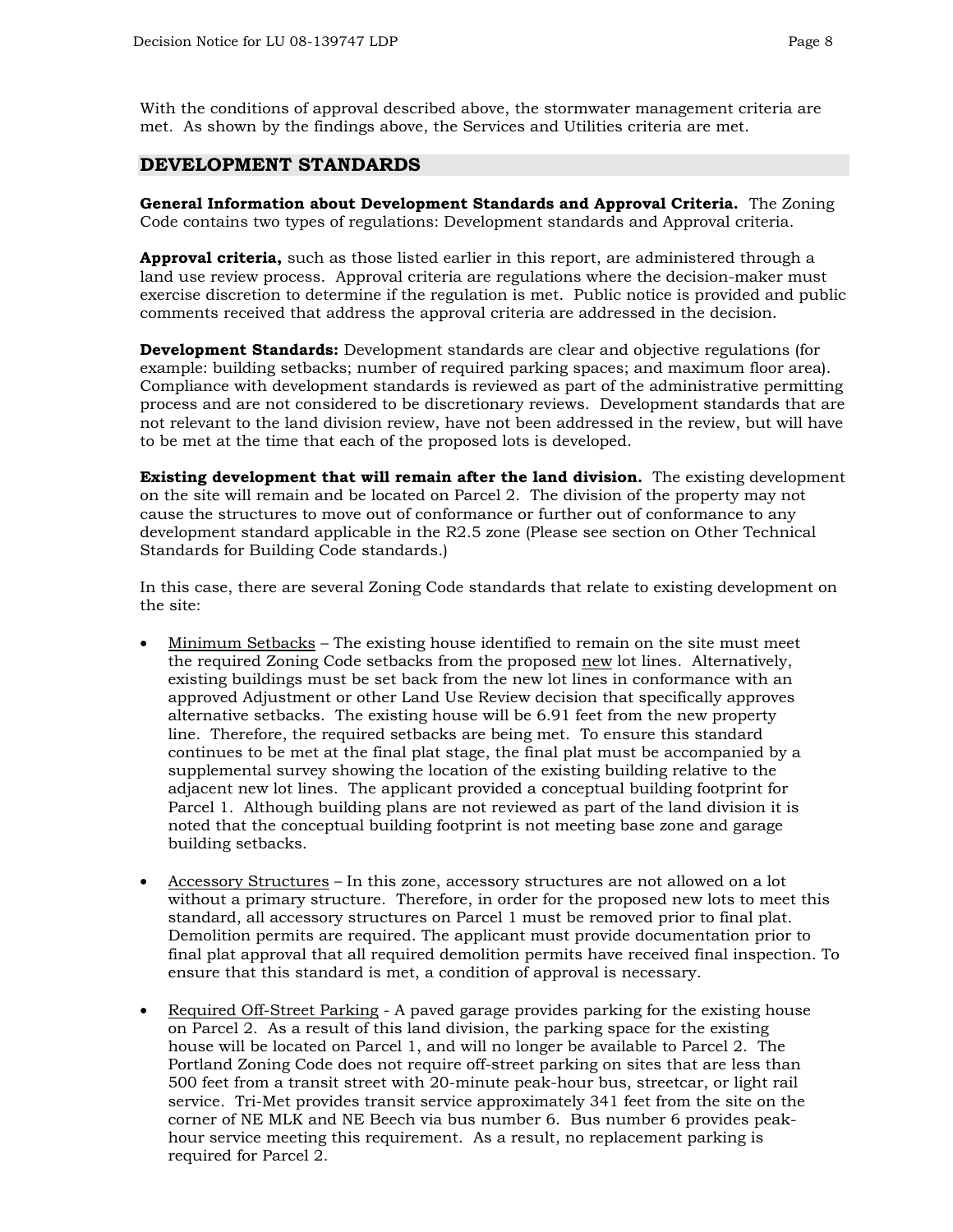With the conditions noted above, this land division proposal can meet the requirements of 33.700.015.

#### **OTHER TECHNICAL REQUIREMENTS**

Technical decisions have been made as part of this review process. These decisions have been made based on other City Titles, adopted technical manuals, and the technical expertise of appropriate service agencies. These related technical decisions are not considered land use actions. If future technical decisions result in changes that bring the project out of conformance with this land use decision, a new land use review may be required. The following is a summary of technical service standards applicable to this preliminary partition proposal.

| <b>Bureau</b>   | Code               | <b>Topic</b>      | <b>Contact Information</b>          |
|-----------------|--------------------|-------------------|-------------------------------------|
|                 | <b>Authority</b>   |                   |                                     |
| Water Works     | Title 21           | Water             | 503-823-7404                        |
|                 |                    | availability      | http://www.water.ci.portland.or.us/ |
| Environmental   | Title 17; 2002     | Sewer             | 503-823-7740                        |
| Services        | Stormwater         | availability      | http://www.bes.ci.portland.or.us/   |
|                 | Manual             | Stormwater        |                                     |
|                 |                    | Management        |                                     |
| Fire Bureau     | Title 31           | Emergency         | 503-823-3700                        |
|                 | Policy B-1         | Access            | http://www.fire.ci.portland.or.us/  |
| Transportation  | Title 17,          | Design of public  | 503-823-5185                        |
|                 | Transportation     | street            | http://www.trans.ci.portland.or.us/ |
|                 | System Plan        |                   |                                     |
| Development     | Titles $24 - 27$ , | Building Code,    | 503-823-7300                        |
| <b>Services</b> | Admin Rules for    | Erosion Control,  | http://www.bds.ci.portland.or.us.   |
|                 | Private Rights     | Flood plain, Site |                                     |
|                 | of Way             | Development &     |                                     |
|                 |                    | Private Streets   |                                     |

As authorized in Section 33.800.070 of the Zoning Code conditions of approval related to these technical standards have been included in the Administrative Decision on this proposal.

- The applicant must meet the requirements of the Fire Bureau in regards to limiting the height of new construction to 30 feet to ensure aerial fire department access. These requirements are based on the technical standards of Title 31 and the Fire Code.
- The applicant must meet the requirements of Urban Forestry for street tree planting in the existing planter strip for both Parcels prior to final plat approval. One street tree shall be planted on NE Beech street and one street tree on NE  $6<sup>th</sup>$  avenue. The trees shall be 2-inch caliper & chosen from the city's approved street tree list. This requirement is based on the standards of Title 20.

#### **CONCLUSIONS**

The applicant has proposed a 2-lot partition, as shown on the attached preliminary plan (Exhibit C-2). As discussed in this report, the relevant standards and approval criteria have been met, or can be met with conditions. The primary issues identified with this proposal include:

- Stormwater Management
- Sanitary Sewer Access

With conditions of approval that address these requirements this proposal can be approved.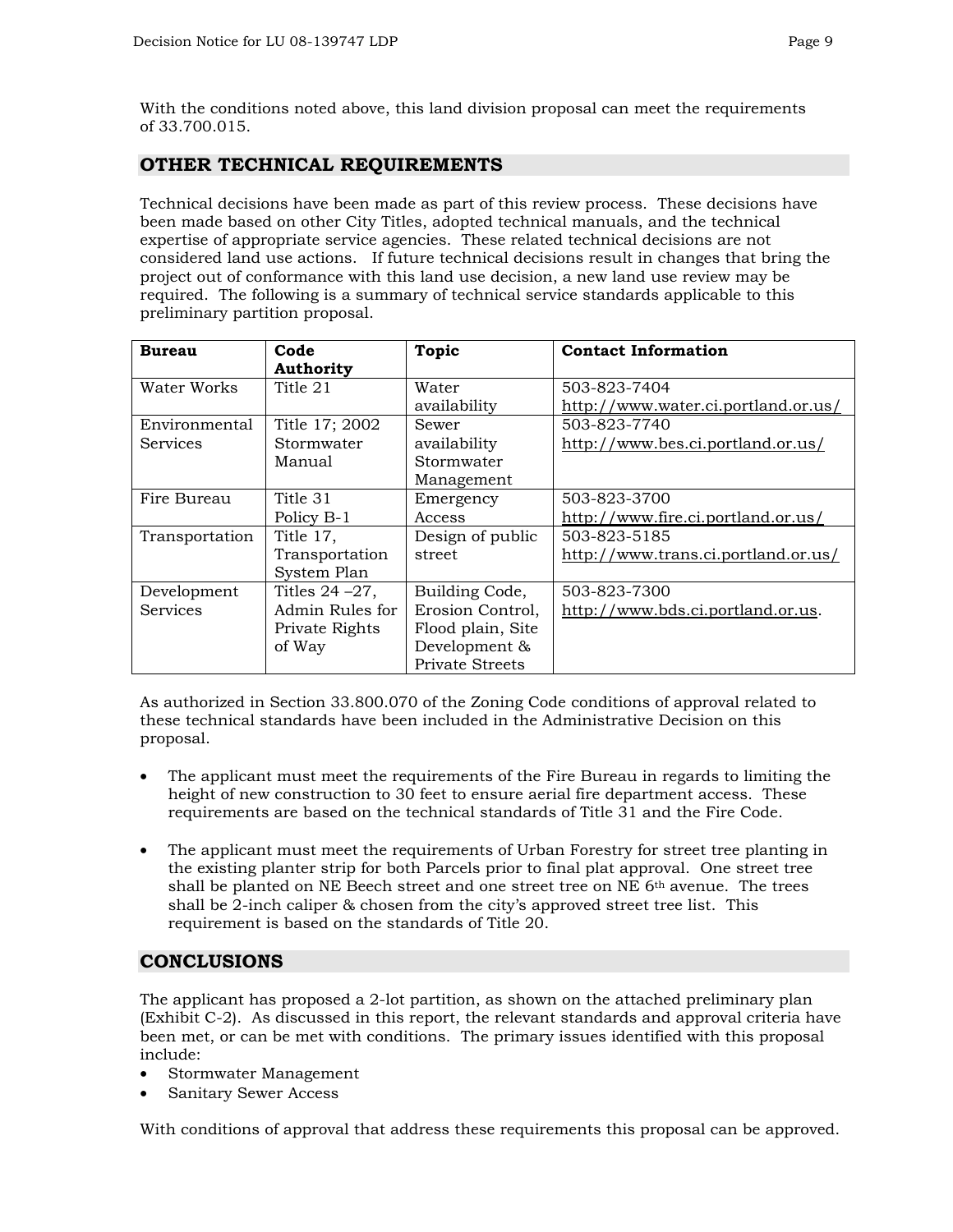#### **ADMINISTRATIVE DECISION**

**Approval** of a Preliminary Plan for a 2-lot partition, that will result in that will result in two standard lots in the R2.5 zone as illustrated with Exhibit C-1, subject to the following conditions:

**A. Supplemental Plan.** Three copies of an additional supplemental plan shall be submitted with the final plat survey. That plan must portray how the conditions of approval listed below are met. In addition, the supplemental plan must show the surveyed location of the following:

- Any buildings or accessory structures on the site at the time of the final plat application;
- The proposed general location of future building footprints and stormwater facilities for each of the vacant lots.
- Any other information specifically noted in the conditions listed below.

#### **C. The following must occur prior to Final Plat approval:**

#### **Existing Development**

- 1. The applicant must obtain a finalized demolition permit for removing the garage on Parcel 1. Alternately, the applicant can execute a covenant with the City stating that the structures will be removed if a primary structure has not received final inspection on the lot(s) with the accessory structure(s) within two years of final plat approval. The covenant must be recorded with Multnomah County prior to final plat approval.
- 2. The applicant must meet the requirements of Site Development for the stormwater systems on the existing house to remain on Parcel 2. The downspout on the west side of the house is connected to the rain drain system. The downspouts on the east side of the house are directed to splash blocks via downspout extensions and there are BES Downspout Disconnect program "lockout" tags on the adjacent rain drains. Site Development has no objection to continued use of these stormwater facilities. However, prior to final plat approval, the existing rain drain system must be modified to connect to the new sewer line so that all stormwater facilities for the existing house will be located entirely on Lot 2; the as-built location of the rain drain and storm sewer system should be documented on a supplemental plan. Alternately, the applicant's proposal for a new drywell to serve the existing house would also be acceptable, provided that the drywell is installed deep enough to prevent adverse effects to the basement; final approval of a plumbing permit to modify the existing rain drain system and install the new drywell would also be required prior to final plat approval. **Note that the installation of any drywell must be deep enough to prevent adverse impacts to the basement.**
- 3. The applicant must plant 2 street tree(s) in the planter strip. One on NE Beech street and one NE 6<sup>th</sup> avenue. Street trees will be chosen from the City's approved street tree list for the 2 ½-foot-planting strip. Tree size requirements for residential sites are to be 2-inch caliper. The applicant must contact Urban Forestry at 503-823-4018 prior to selecting trees to discuss the species of trees that are permitted and to obtain the planting permit. Urban Forestry must inspect and approve the newly planted trees prior to final plat approval.
- 4. The applicant must either obtain a plumbing permit to cap the existing sewer connection and establish a new service for the house located entirely on Parcel 2.

#### **D. The following conditions are applicable to site preparation and the development of individual lots:**

1. The applicant must provide a fire accessway to the satisfaction of the Fire Bureau or the height of the new structures shall be limited to 30 feet, measured to the gutter line.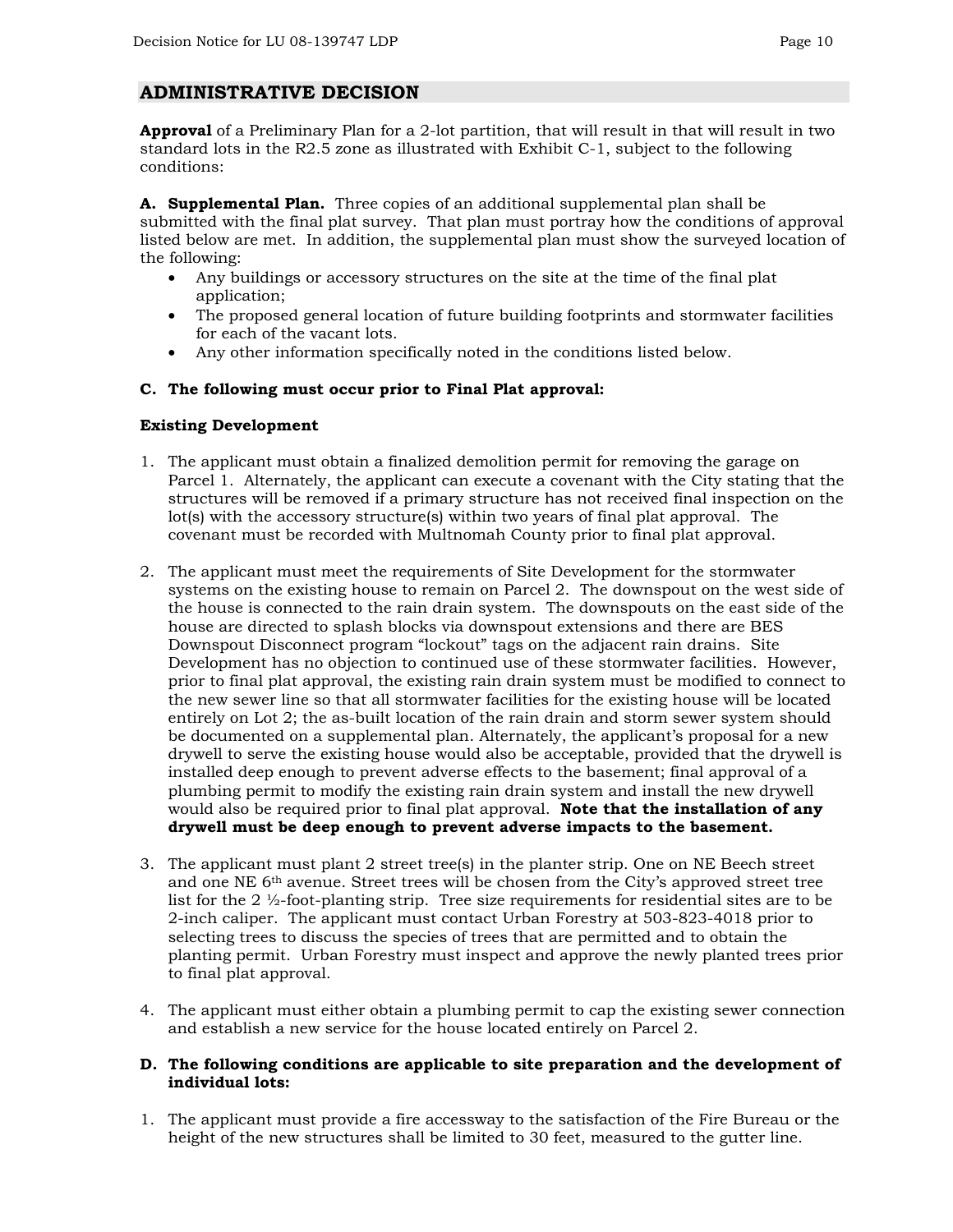| Decision rendered by: | Mill Ctalclent                                                     | on September 3, 2008 |
|-----------------------|--------------------------------------------------------------------|----------------------|
|                       | By authority of the Director of the Bureau of Development Services |                      |
|                       |                                                                    |                      |

#### **Decision mailed September 8, 2008**

#### **Staff Planner: Mieke Stekelenburg**

**About this Decision.** This land use decision is **not a permit** for development. A Final Plat must be completed and recorded before the proposed lots can be sold or developed. Permits may be required prior to any work. Contact the Development Services Center at 503-823-7310 for information about permits.

**Procedural Information.** The application for this land use review was submitted on June 23, 2008, and was determined to be complete on July 14, 2008.

*Zoning Code Section 33.700.080* states that Land Use Review applications are reviewed under the regulations in effect at the time the application was submitted, provided that the application is complete at the time of submittal, or complete within 180 days. Therefore this application was reviewed against the Zoning Code in effect on June 23, 2008.

*ORS 227.178* states the City must issue a final decision on Land Use Review applications within 120-days of the application being deemed complete. The 120-day review period may be waived or extended at the request of the applicant. In this case, the applicant did not waive or extend the 120-day review period.

**Some of the information contained in this report was provided by the applicant.**  As required by Section 33.800.060 of the Portland Zoning Code, the burden of proof is on the applicant to show that the approval criteria are met. The Bureau of Development Services has independently reviewed the information submitted by the applicant and has included this information only where the Bureau of Development Services has determined the information satisfactorily demonstrates compliance with the applicable approval criteria. This report is the decision of the Bureau of Development Services with input from other City and public agencies.

**Conditions of Approval.** If approved, this project may be subject to a number of specific conditions, listed above. Compliance with the applicable conditions of approval must be documented in all related permit applications. Plans and drawings submitted during the permitting process must illustrate how applicable conditions of approval are met. Any project elements that are specifically required by conditions of approval must be shown on the plans, and labeled as such.

These conditions of approval run with the land, unless modified by future land use reviews. As used in the conditions, the term "applicant" includes the applicant for this land use review, any person undertaking development pursuant to this land use review, the proprietor of the use or development approved by this land use review, and the current owner and future owners of the property subject to this land use review.

**This decision, and any conditions associated with it, is final.** It may be appealed to the Oregon Land Use Board of Appeals (LUBA), within 21 days of the date the decision is mailed, as specified in the Oregon Revised Statute (ORS) 197.830. Among other things, ORS 197.830 requires that a petitioner at LUBA must have submitted written testimony during the comment period for this land use review. You may call LUBA at 1-503-373-1265 for further information on filing an appeal.

The file and all evidence on this case is available for your review by appointment. Please contact the receptionist at 503-823-7967 to schedule an appointment. Copies of all information in the file can be obtained for a fee equal to the cost for such services. You may also find additional information about the City of Portland and City Bureaus, as well as a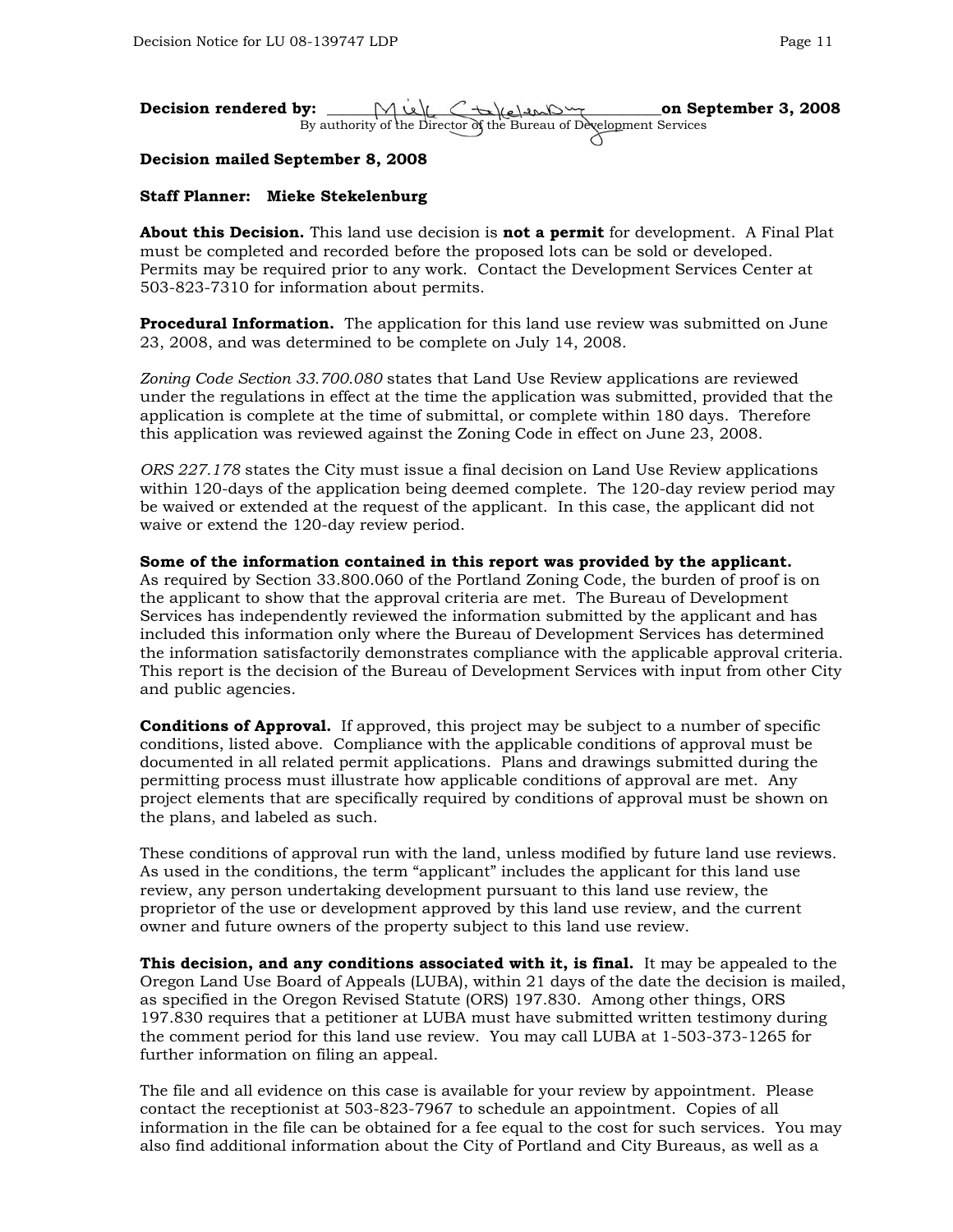digital copy of the Portland Zoning Code, by visiting the City's homepage on the Internet at [www.portlandonline.com.](http://www.portlandonline.com/)

**Recording the land division.** The final land division plat **must** be submitted to the City **within three years** of the date of the City's final approval of the preliminary plan. This final plat must be recorded with the County Recorder and Assessors Office after it is signed by the Planning Director or delegate, the City Engineer, and the City Land Use Hearings Officer, and approved by the County Surveyor. **The approved preliminary plan will expire unless a final plat is submitted within three years of the date of the City's approval of the preliminary plan.**

#### **EXHIBITS**

#### NOT ATTACHED UNLESS INDICATED

- A. Applicant's Statement
- B. Zoning Map (attached)
- C. Plans/Drawings:
	- 1. Site Plan (attached)
		- 2. Large Site Plan (attached)
- D. Notification information:
	- 1. Mailing list
	- 2. Mailed notice
- E. Agency Responses:
	- 1. Bureau of Environmental Services
	- 2. Bureau of Transportation Engineering and Development Review
	- 3. Water Bureau
	- 4. Fire Bureau
	- 5. Site Development Review Section of BDS
	- 6. Bureau of Parks, Forestry Division
	- 7. Life Safety
- F. Correspondence:
	- 1. Shannon & David Ludeman (3623 NE 6<sup>th</sup>avenue, Portland, Oregon 97212), received via mail August 7, 2008.
	- 2. Robert Brown, received via email August 20, 2008.
- G. Other:
	- 1. Original LU Application
	- 2. Site History Research

### **The Bureau of Development Services is committed to providing equal access to information and hearings. If you need special accommodations, please call 503-823-0625 (TTY 503-823-6868).**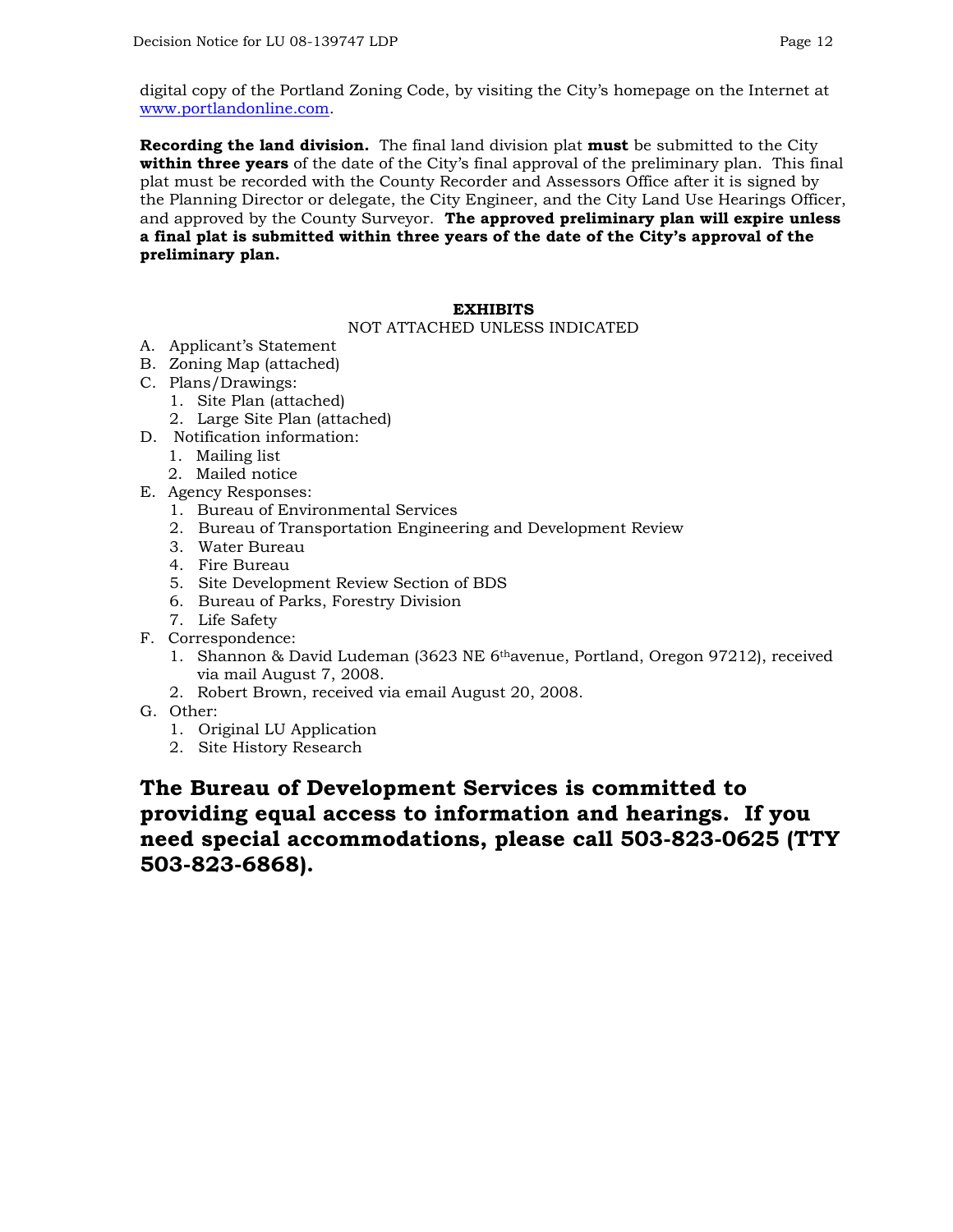